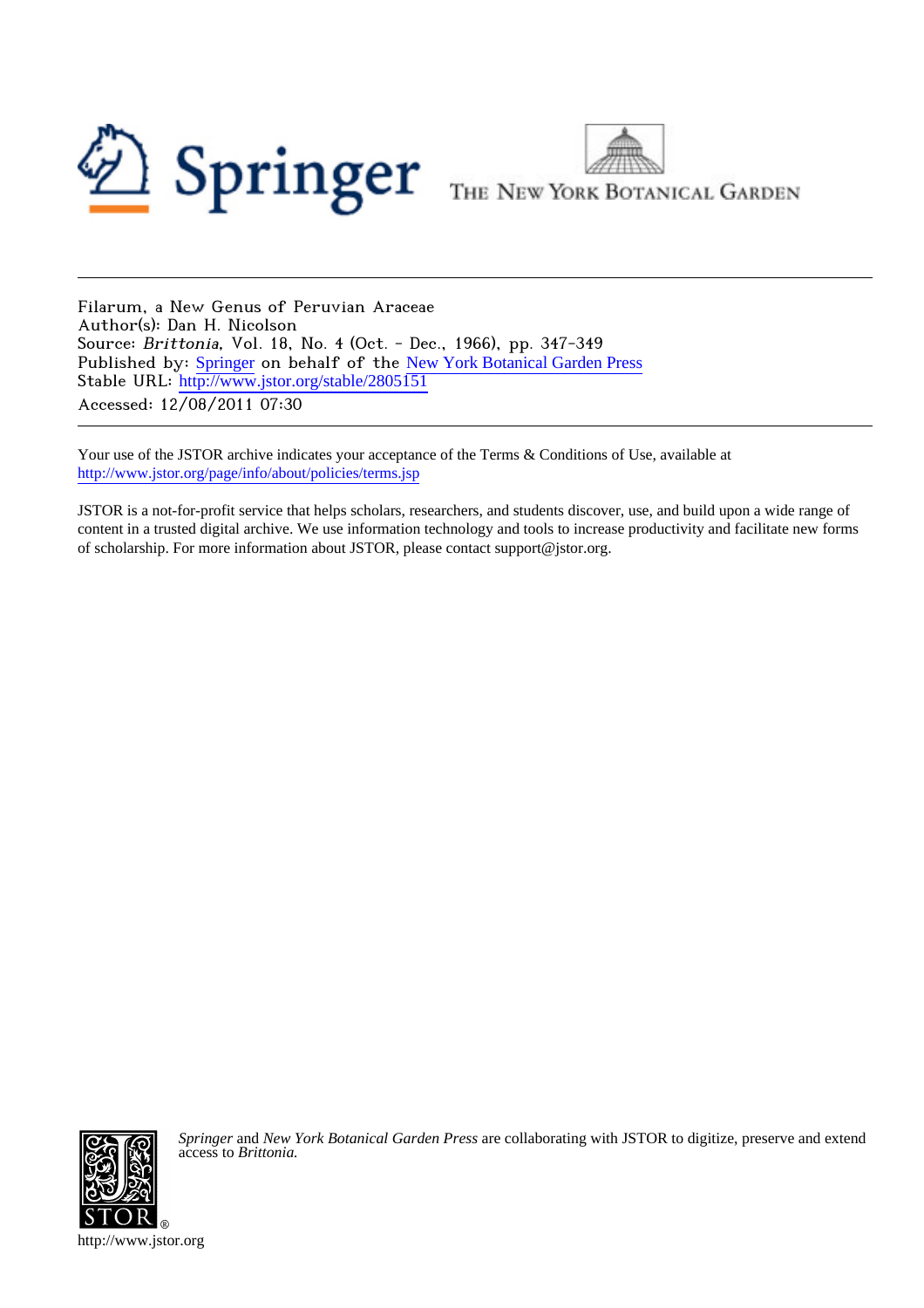was collected. This hybrid, found in the Big Hollow collection site in 1957, was propagated in the greenhouse from divisions of the perennial clump. Up to the present, it has produced no seed.

Numerous crosses between the two species were made at U. C. L. A. during the period from 1957 to 1964. The crosses produced only two hybrids. These sterile synthetic hybrids are morphologically intermediate between the species, and very similar to the naturally occurring hybrid. Oryzopsis contracta was found to have the somatic chromosome number  $2n = 48$  (Johnson, unpubl.), the same as that of O. hymenoides (Stebbins & Love, 1941). Meiosis in the three hybrids (Johnson, unpubl.) is highly irregular, characterized by the occurrence of several multivalent associations. Meiosis in *O. contracta* is normal.

#### LITERATURE CITED

Dedecca, D. M. 1954. Studies on the California species of Stipa (Gramineae). Madroño 12<sup>:</sup> 129-139.

Johnson, B. L. 1945. Cyto-taxonomic studies in Oryzopsis. Bot. Gaz. 107: 1-32.

 $-$ . 1962. Amphiploidy and introgression in Stipa. Am. Jour. Bot. 49: 253-262.

Shechter, Y. 1965. Morphologic and electrophoretic evidence of introgression in Oryzopsis hymenoides (Gramineae). Ph.D. Thesis, U.C.L.A. L. C. Card No. Mic. 65-14, 569. 164 p. University Microfilms, Inc., Ann Arbor, Michigan (Diss. Abstr. 26: 4188).

Stebbins, G. L., & R. M. Love. 1941. A cytological study of California forage grasses. Am. Jour. Bot. 28: 371-382.

# FILARUMI, A NEW GENUS OF PERUVIAN ARACEAE

## DAN H. NICOLSON

Department of Botany, Smithsonian Institution, Washington, D.C.

The author, during his studies of the family Araceae, has encountered two collections of an apparently undescribed genus from Peru. One of these collections, Mexia 6353, was determined by Paul Standley and distributed as Spathicarpa sagittifolia Schott?. The second collection, Wurdack 2402, was determined by George S. Bunting and distributed as Zomicarpella?. Curators of herbaria holding duplicates of these collections will find their material under these determinations.

I wish to acknowledge the encouragement and assistance given by Dr. George S. Bunting of the Bailey Hortorium who discussed this paper with me and sent photographs of the type of Zomicarpella, and by Miss Annetta Carter of the University of California who sent information on the distribution of Ynes Mexia's collections. Mrs. G. B. Threlkeld prepared the drawing.

<sup>&</sup>lt;sup>1</sup> From Latin "filum" n. = thread + Latin "arum" (from Greek "Aron", a name used by Theophrastus) n. The name refers to the threadlike appearance of the spadix and the elongated connectives of the anthers.

BRITTONIA 18:347-349. Oct-Dec 1966.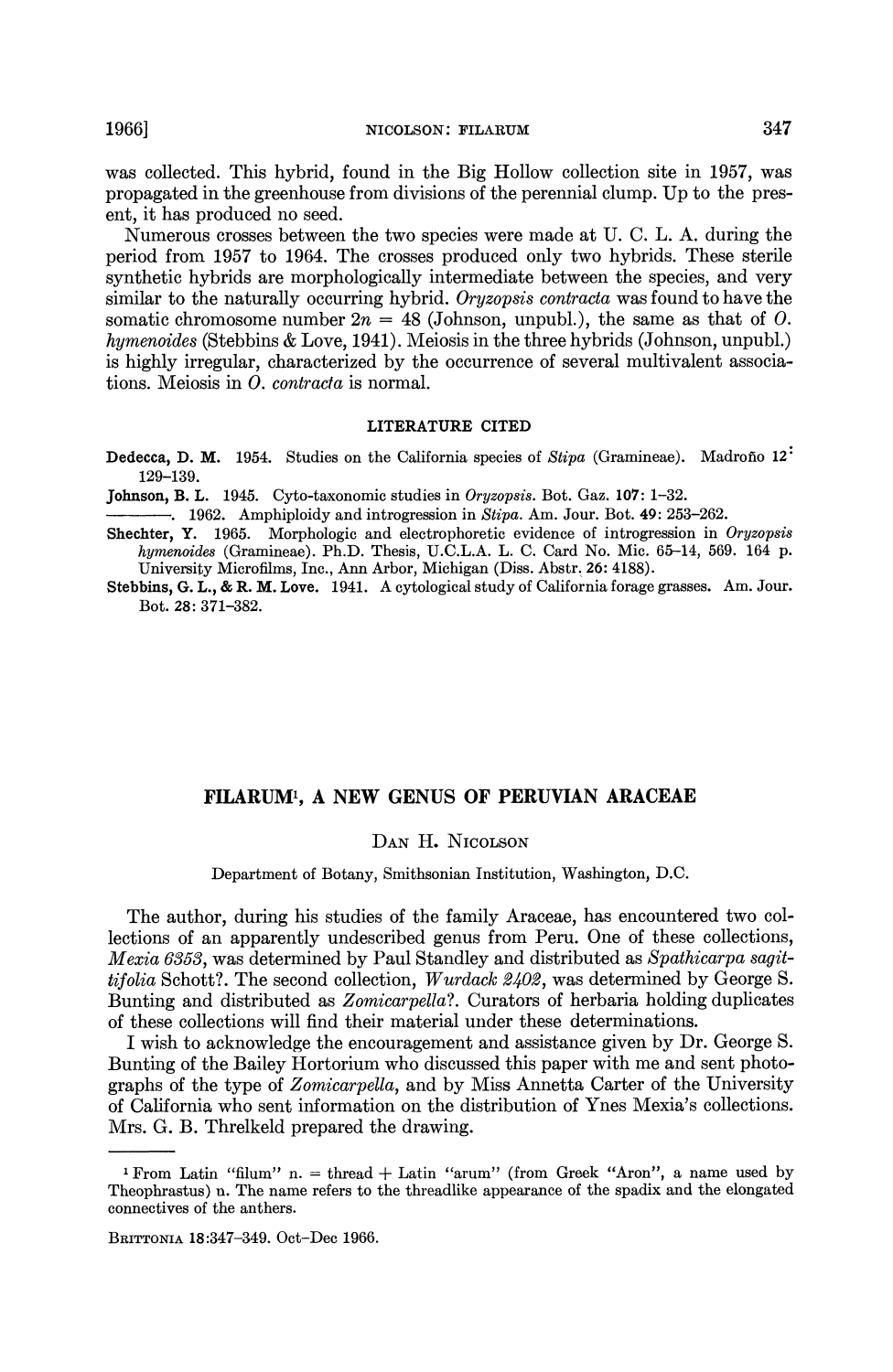

FIG. 1-5. Filarum manserichensis. FIG. 1. Inflorescence,  $\times$  1. FIG. 2. Detail of lower portion of inflorescence,  $\times$  2.5. FIG. 3. Staminate flower,  $\times$  30. FIG. 4. Pistillate flower,  $\times$  17. FIG. 5. Habit,  $\times$  1/2. All from *Wurdack 2402* (US 2430811).

## Filarum, gen. nov. Aracearum.

Flores unisexuales, nudi. Flores masculi sparsi, monandri, filamentis staminum brevissimis antheris fere sessilibus, connectiva elongatissima, granulis pollinis spheroidiis, inaperturatis echinatisque, florum sterilum rudimentis sub atque supra flores masculos raro observatis. Ovarium florum feminerum sessile, oblongum, unilocularis, ovula solitaria; stilus brevissimus; stigmate discoideo. Fructus baccatus subglobosus, unispermus.